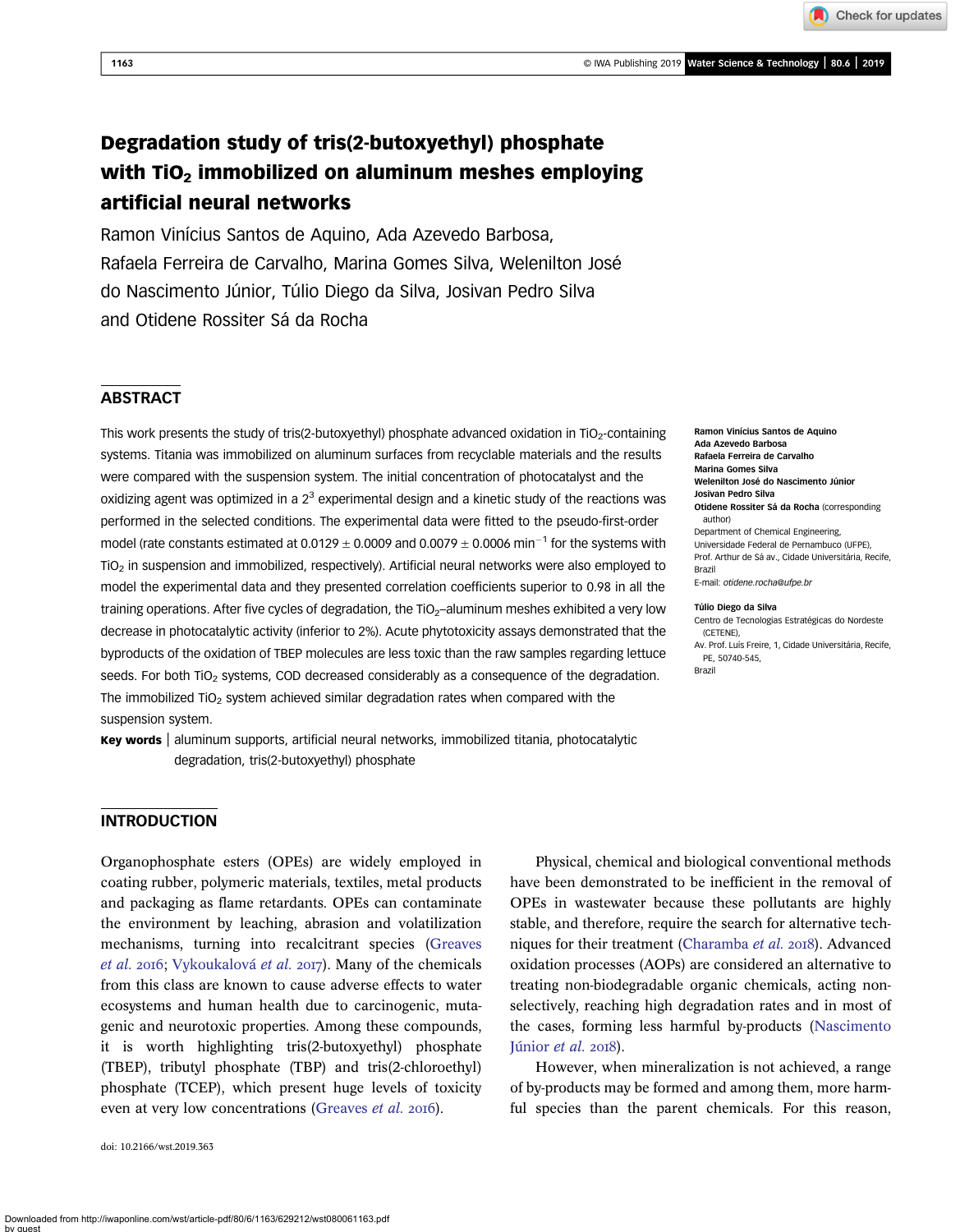biotoxicity assays using living organisms are suggested in order to evaluate comparatively the acute toxicity of treated AOP samples regarding the raw samples [\(Utzig](#page-9-0) et al. 2019).

AOP methods target the complete or partial mineralization of organic compounds from the generation of free radicals with high oxidant potential [\(Nasirian](#page-9-0)  $et$   $al.$  2017). In heterogeneous photocatalysis, titanium dioxide  $(TiO<sub>2</sub>)$  is the most employed photocatalyst due to its high perform-ance, low toxicity and low cost [\(Barbosa](#page-8-0)  $et$   $al.$  2019). As a semiconductor, titania is excited by a radiation equal or of superior energy to its band-gap, generating an electron– hole pair able to oxidize water molecules and generate free radical species with high oxidation potential. Water and oxygen molecules can be adsorbed onto the surface of titania, interact chemically with the semiconductor and free radicals may be formed due to redox reactions ([Wiedmer](#page-10-0) *et al.* 2016). The rutile phase of titania  $(3.2 \text{ eV})$  is able to absorb energy and form a hole in the UV electromag-netic spectrum from 200 to 380 nm [\(Bayarri](#page-9-0) *et al.*  $2007$ ).

Many reports in the literature dealing with  $TiO<sub>2</sub>$  in AOP processes operate directly with it in suspension since it is insoluble in water and some of them have achieved great results working with the powder immobilized on the surface of a range of materials, such as glass (Xing *[et al.](#page-10-0)* 2018), cer-amic [\(Veréb](#page-9-0) et al. 2014), chitosan [\(Huang](#page-9-0) et al. 2014) and polymers ([Santos](#page-9-0) et al. 2018). These low-cost materials as supports make the catalytic systems more environmentally friendly and aim to reduce further costs of separation ([Aquino](#page-8-0)  $et$  al.  $20I9$ ). Aluminum is a metal that encompasses these characteristics, in addition to presenting suitable mechanical properties [\(Verran](#page-9-0) et al. 2005) to be a photocatalytic carrier and being a worldwide recyclable good.

One of the most promising techniques in modelling kinetic data is based on the use of artificial neural networks (ANNs). ANNs are able to predict the behavior of chemical processes even with no knowledge of the chemical routes ([Barbosa](#page-8-0) et al. 2019). [Nascimento Júnior](#page-9-0) et al. (2018) and [Aquino](#page-8-0) *et al.* (2019) have implemented this method in predicting organic pollutant removal in AOP systems. The ANN learns the behavior trends of a particular process, including the chemical ones, and it does not require the comprehension of the chemical routes, which makes it feasible to evaluate complex reactions such as AOPs.

The present study deals with heterogeneous photocatalysis for the removal of TBEP flame retardant in suspended  $TiO<sub>2</sub>$  and immobilized over aluminium meshes manufactured from can seals. The novelty of the work relies on the usage of low-cost and mechanically resistant aluminum material, besides it being a product largely employed in recycling processes. Sample analyses were carried out by high-performance liquid chromatography (HPLC) and degradation kinetics was evaluated according to the pseudo-first-order (PFO) model and ANN method.

## MATERIALS AND METHODS

TBEP  $(C_{18}H_{39}O_7P, 94\%$ , purchased from Sigma Aldrich) samples were prepared at 1.0 mg/L in deionized water. Titanium dioxide (TiO<sub>2</sub>-P25: 80% anatase, 20% rutile) employed in this study was acquired from Degussa Evonik Industries and hydrogen peroxide (30% v/v) was acquired from Solvay Peróxidos Brasil.

## Manufacturing of aluminum meshes and  $TiO<sub>2</sub>$ immobilization

Aluminium meshes were manufactured from can rings obtained from commercial drinks. The meshes  $(8.0 \times 4.5 \text{ cm},$ 1 mm depth) were calcined at 490  $\degree$ C for 26 hours before the immobilization procedure. The immobilization of photocatalyst on aluminum surface was carried out as described by [Barbosa](#page-8-0) et al. (2019). After immobilization of titania, the meshes were calcined once more for 2 hours at 490 $\degree$ C in order to promote the adhesion of the photocatalyst particles.

#### Aluminum mesh characterization

The TiO<sub>2</sub>-mesh was characterized by X-ray diffraction  $(XRD)$ and scanning electron microscopy (SEM). XRD used radiation of Cu Kα, 2 kVA power, 30 kV voltage and 30 mA current (XRD-600 Shimadzu diffractometer). The scanning was performed at 2 $\theta$  between 20° and 80° at a pace of 0.02° and speed of  $2^{\circ}.s^{-1}$ . Crystallographic letters were used to evaluate the characteristic peaks exhibited by the material (21-1272 and 21-1276 from International Center of Diffraction Data) and the data were compared with the raw aluminum material data. Morphology analyses of  $TiO<sub>2</sub>$ -mesh were performed with samples before and after the thermal treatment (calcination) and immobilization procedure in a Tescan MIRA3 Microscope. Images at a magnification of 500× were accessed.

#### Analytical methods (HPLC-MS/MS)

TBEP samples were analysed by HPLC (Acquity, Waters, USA) coupled with a single quadrupole mass spectrometer (SQ Detector 2, Waters, EUA) equipped with an electrosprayer for ionization. The ionizing source operated at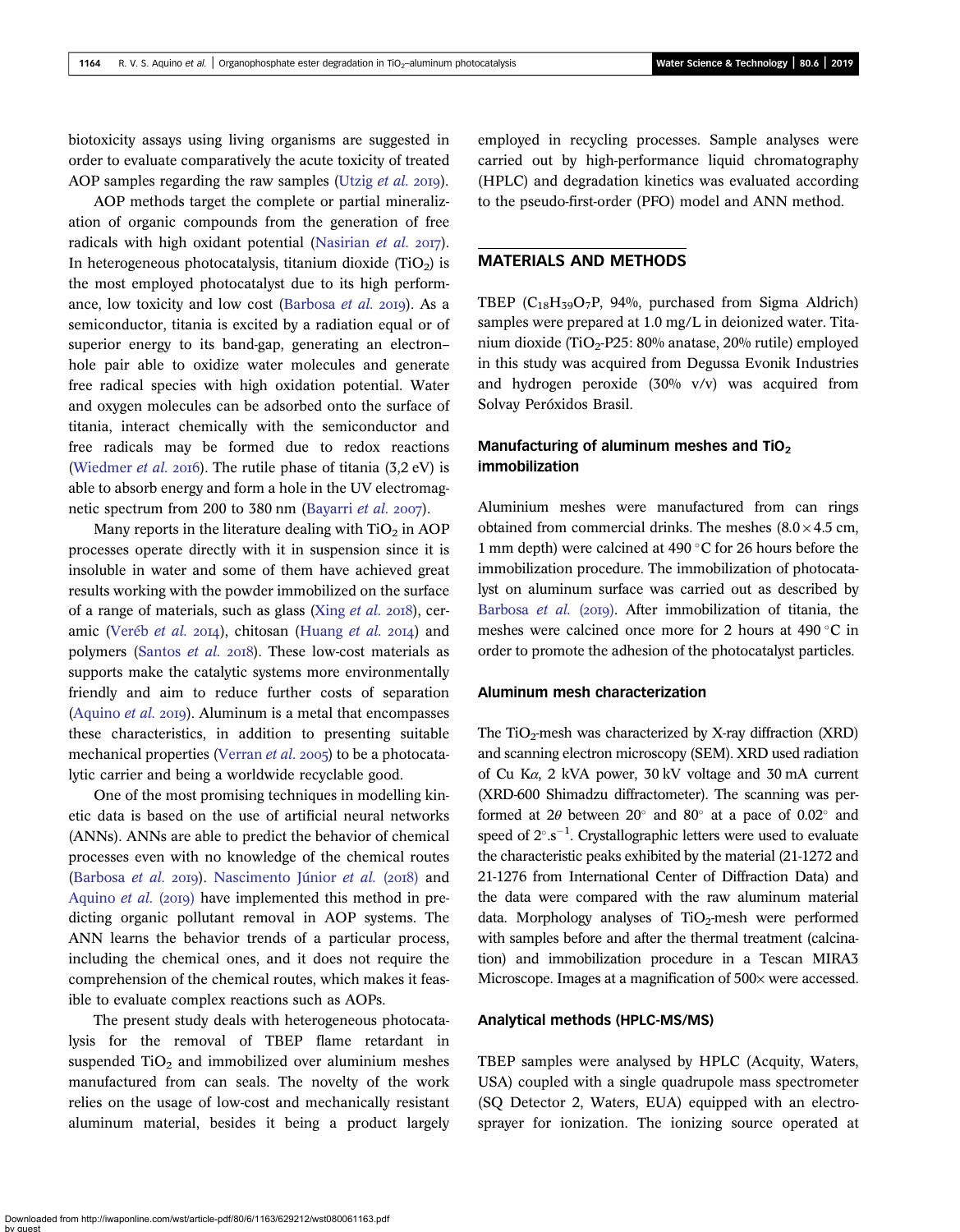3.5 kV of capillary voltage, 25 V cone voltage, and dewatering temperature of 150 °C and gas flow at a rate of 550 L·h<sup>-1</sup>. The TBEP raw sample  $(1.0 \text{ mg} \cdot \text{L}^{-1})$  was quantified according to its molecular weight  $(398.48 \text{ g} \cdot \text{mol}^{-1})$  by selected ion recording (SIR) mode.

## Preliminary tests

The TBEP synthetic samples were treated in UVC, UVC/  $H<sub>2</sub>O<sub>2</sub>$ , UVC/TiO<sub>2(suspended)</sub>, UV/TiO<sub>2(immobilized)</sub>, UVC/ $H<sub>2</sub>O<sub>2</sub>$ /  $TiO<sub>2</sub>(subended)$  and  $UVC/H<sub>2</sub>O<sub>2</sub>/TiO<sub>2</sub>(immobilized)$  systems. The treatment systems were also performed in the absence of radiation. The assays were carried out in cylindrical glass vessels (7.0 cm diameter and 5.5 cm height) inside a photoreactor in batch mode. The inner chamber of the reactor was coated with reflective material and the reactor contained a germicidal lamp (20 W, Tovalight T8,  $\lambda =$ 253.7 nm). The samples underwent magnetic stirring during the operation and  $TiO<sub>2</sub>$ -meshes were submerged in the reaction medium during the experiments.

Samples of 300 mL of TBEP  $(1.0 \text{ mg} \cdot \text{L}^{-1})$  were treated in each system for 240 minutes. Hydrogen peroxide was added at a concentration of 5.47 mmol $\cdot$ L<sup>-1</sup> according to the stoichiometric balance of the degradation reaction between the pollutant and the oxidizing agent. The titania concentration at 500 mg $\text{L}^{-1}$  was based on the [Santos](#page-9-0)  $et$  al. ( $2018$ ) experiments. TBEP samples were brought into contact with  $TiO<sub>2</sub>$  under stirring in the preliminary systems for 30 minutes in order to reach adsorption equilibrium in the absence of the radiation source ([Nasirian](#page-9-0)  $et$   $al.$   $2017$ ).

#### Experimental planning design

A  $2<sup>3</sup>$  experimental design was performed to investigate the operational conditions in the selected UVC-based system from the preliminary tests. Concentration of  $TiO<sub>2</sub>$  (333.3, 500 and 666.7 mg $L^{-1}$ ), concentration of H<sub>2</sub>O<sub>2</sub> (2.73, 5.47) and 8.20 mmol $\cdot$ L<sup>-1</sup>) and time (120, 180 and 240 minutes) were investigated. The central point was carried out in triplicate to determine the pure error of the experiment. Pareto charts were used to investigate the statistical significance of the parameters and their interaction in Statistica Experimental Design 6.0.

## Kinetic study of TBEP degradation

The operational conditions were selected according to the experimental planning assays by the highest removal rates achieved. The experiments were carried out with  $TiO<sub>2</sub>$  in suspension and immobilized on aluminium meshes with eight sampling times for 360 minutes. The kinetic profiles were fitted to non-linear pseudo-first-order models in Origin Pro 9.0. Rate constants  $(k)$  and half-life reaction times  $(t_{1/2})$  were estimated for both profiles.

ANNs were also employed to fit the experimental data provided by the  $UVC/H_2O_2/TiO_{2$ (suspension) and UVC/ H2O2/TiO2(immobilized) systems. The software was developed in  $C#$  language in Unity  $3D^{\circ}$  according to [Barbosa](#page-8-0) *et al.*  $(20I9)$  and Göb *[et al.](#page-9-0)* (1999). The software was able to receive input data, set a network type, run the training operation and display the resultant network in several forms. The network structure was 1:2:1, with time as the input variable, two neurons and concentration at time  $t$  as the output variable (response). The neural network was of type feed-forward with a sigmoidal function and all the data were normalized between  $-1$  and 1 in the input in order to improve quality and speed of the networks. The performance of the network in describing a set of data could be evaluated by the mean absolute error and the correlation coefficient  $(R^2)$ . Training times were estimated at around 2,600 seconds on a desktop computer.

#### Reuse of aluminum meshes

The reuse of  $TiO<sub>2</sub>$ -meshes was evaluated in five consecutive cycles for 360 minutes in order to estimate the photocatalytic activity loss through the  $UVC/H_2O_2/TiO_{2(mmobilized)}$ system. Samples of 1.0 mg $L^{-1}$  of TBEP were applied in the degradation test cycles. The  $TiO<sub>2</sub>$ -meshes were washed with distilled water and dried at  $35^{\circ}$ C for 1 h at the end of each cycle. The temperature conditions were mild to not cause any change in the mesh structure and, consequently, alter the degradation efficiency.

#### Toxicity bioassays and water quality parameters

Phytotoxicity bioassays in Lactuca sativa (lettuce) seeds were adapted from [Aquino](#page-8-0) et al. (2019) for raw TBEP samples and treated samples in the UVC/H<sub>2</sub>O<sub>2</sub>/TiO<sub>2(suspension)</sub> and UVC/ H<sub>2</sub>O<sub>2</sub>/TiO<sub>2(immobilized)</sub> systems. Inhibition concentration of root growth for 50% of the organisms  $(IC_{50})$  was calculated from the root elongation measurements. The relative growth index (RGI) was also estimated (Equation (1)):

$$
RGI = \frac{ARS}{ARC} \tag{1}
$$

where ARS represents the average root elongation in treated samples and ARC is the average root elongation in the negative control (deionized water).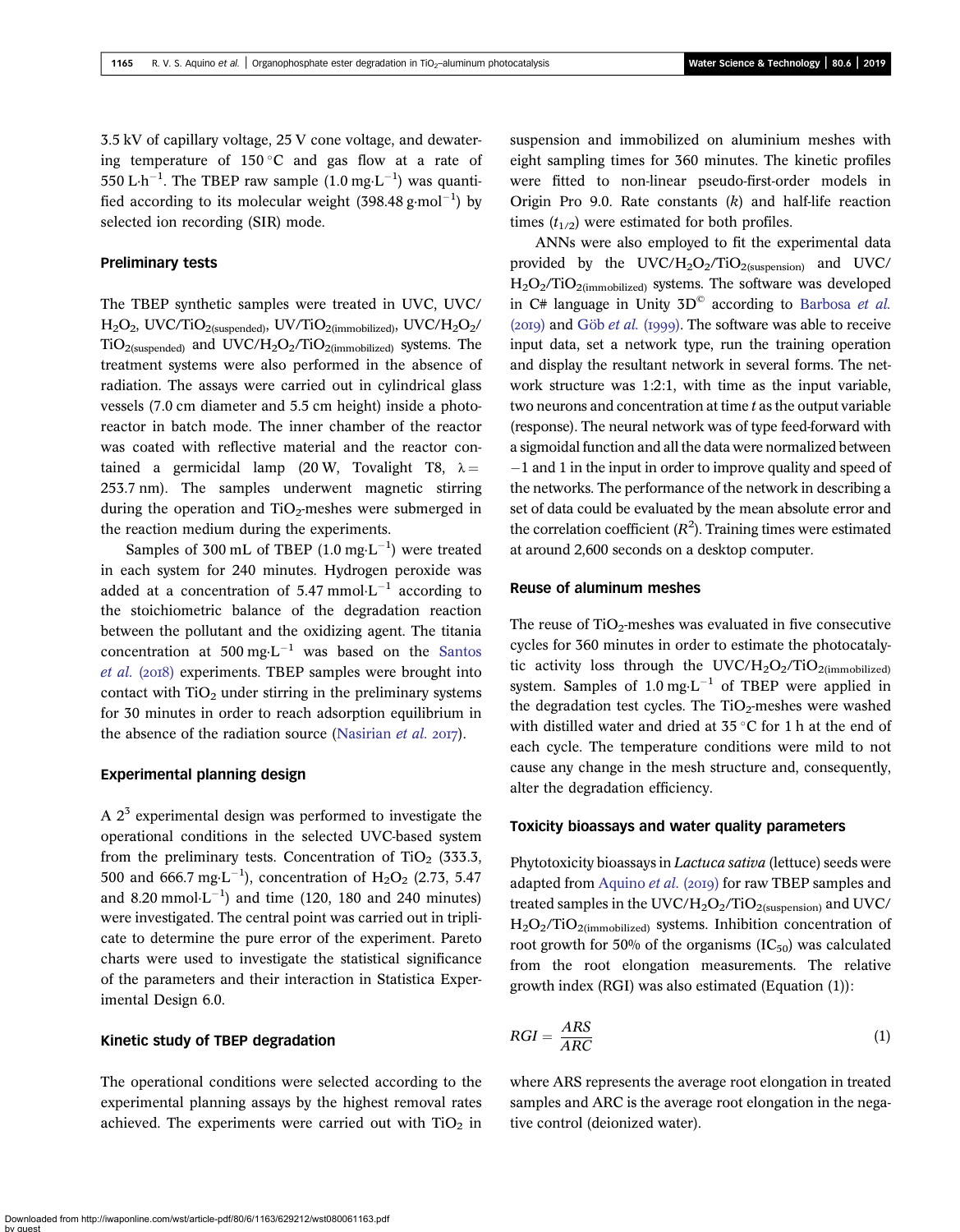<span id="page-3-0"></span>Chemical oxygen demand (COD), pH and conductivity of raw and treated samples in the  $UVC/H_2O_2/$  $TiO<sub>2</sub>(supension)$  and  $UVC/H<sub>2</sub>O<sub>2</sub>/TiO<sub>2</sub>(immobilized)$  systems were investigated. The methods were carried out as recommended by Standard Methods for the Examination of Water and Wastewater ([APHA](#page-8-0) 2012).

## RESULTS AND DISCUSSION

#### Aluminum mesh characterization

Structural modifications occurred in the surface of the aluminum-can rings after the calcination step and  $TiO<sub>2</sub>$ immobilization (Figure 1).

According to Figure 1(a) and 1(b), it can be seen that the thermal treatment caused an increase in surface roughness, as expected, and in Figure 1(c), a smoother surface is observed when compared with Figure 1(b), indicating titania partially filled the pores of the treated aluminum material.

[Figure 2](#page-4-0) shows the XRD diffractogram of titania over the aluminum mesh. The qualitative analysis of the crystallographic composition after  $TiO<sub>2</sub>$  immobilization identified aluminum presence by the peaks at  $43.2^{\circ}$ ,  $44.8^{\circ}$  and  $78.0^{\circ}$ in the support, which is in accordance with the results pre-sented by [Ayieko](#page-8-0) et al. (2015).

As can be seen in [Figure 2\(a\),](#page-4-0) the peaks at  $2\theta = 25.5^{\circ}$  $37.2^{\circ}$ ,  $38.6^{\circ}$ ,  $48.3^{\circ}$ ,  $55.0^{\circ}$ ,  $62.6^{\circ}$  and  $75.1^{\circ}$  represent the anatase phase of  $TiO<sub>2</sub>$  while the rutile phase is identified by the peaks at  $2\theta = 27.9^{\circ}$ , 41.2°, 54.5°, 65.2° and 69.5° for titania



Figure 1 | SEM images of (a) the raw aluminum mesh, (b) calcined aluminum mesh and (c) TiO<sub>2</sub>-immobilized aluminum mesh (500 $\times$ ).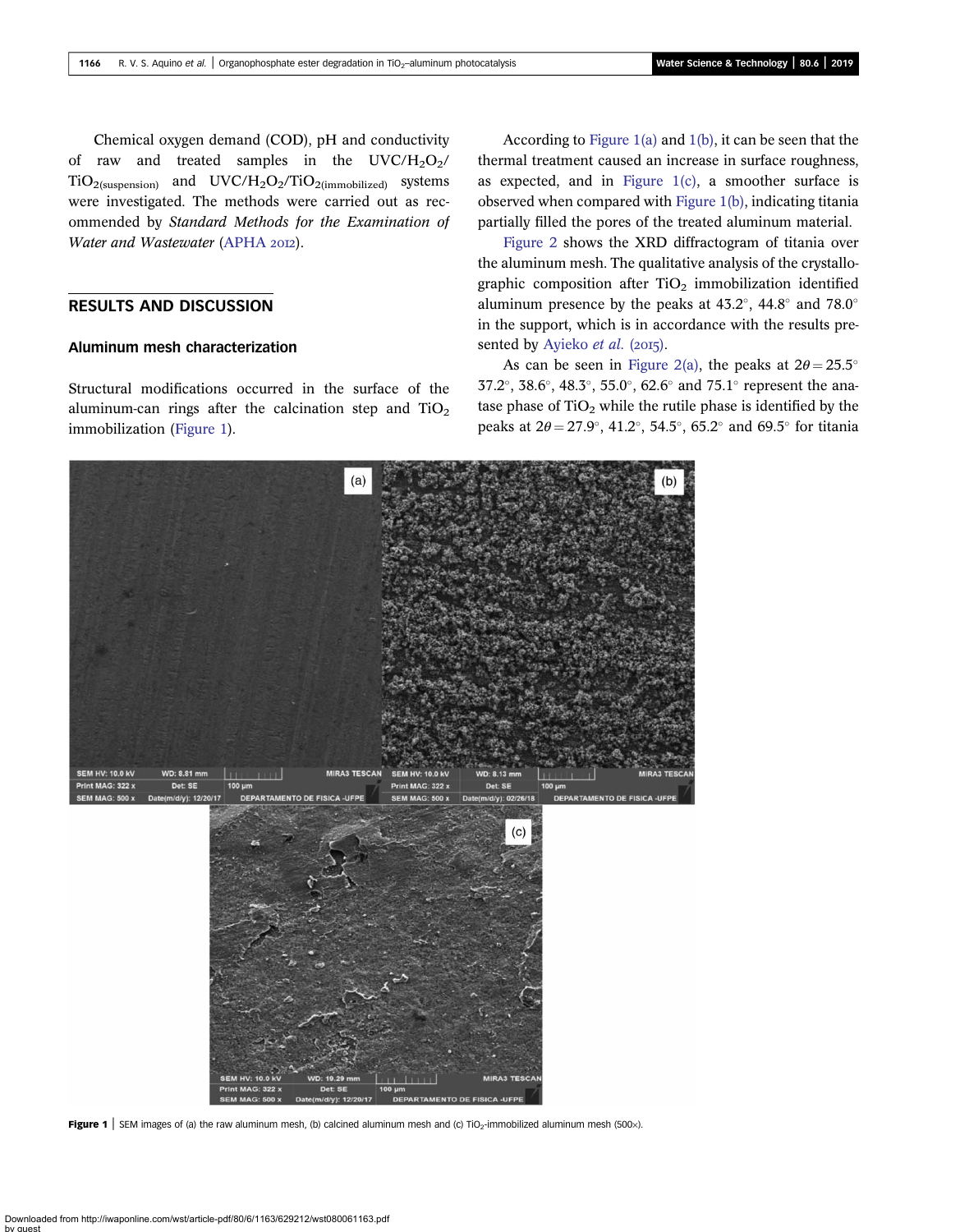<span id="page-4-0"></span>

**Figure 2** | X-ray diffractogram of (a) titania immobilized over aluminum seals and (b) titania P25 powder (raw photocatalyst). (A – anatase; R – rutile; Al – aluminum.)

crystallographic planes. The content of each crystalline phase of titania was also measured in the aluminum meshes coated with  $TiO<sub>2</sub>-P25$  (80% anatase and 20% rutile). The calcined material exhibited a decrease in anatase phase content to 70% after immobilization, which may be associated with the thermal treatment. In Figure 2(b), some of the anatase peaks are observed at  $53.8^{\circ}$ ,  $68.7^{\circ}$  and  $70.2^{\circ}$  and they are no longer observed in the calcined titania, some peaks even being replaced by rutile ones. [Nadarajan](#page-9-0)  $et \ al.$  (2015) obtained similar results when they evaluated the crystallographic properties of  $TiO<sub>2</sub>$  at 500 °C and achieved 70:30 proportion of the anatase and rutile phases, respectively.

Thermal treatment is believed to promote/cause an increase in rutile phase content regarding the commercial  $TiO<sub>2</sub>$ -P25. The heat treatment is responsible for enhancing roughness, pointed out to be related to amorphous aluminum oxide formation, which enhances the surface area and eases the adherence of powder in the pores [\(Figure 1\(a\)](#page-3-0) and [1\(b\)\)](#page-3-0). After the immobilization ([Figure 1\(c\)\)](#page-3-0), smaller particles are observed on the mesh's surface in relation to [Figure 1\(b\),](#page-3-0) indicating that the  $TiO<sub>2</sub>$  crystals [\(Nadarajan](#page-9-0)  $et \ al. 2015$  are appropriately immobilized on the metallic surface.

## Preliminary tests

No considerable degradation rates were achieved in any of the systems run in the absence of UVC radiation. Since favourable degradation rates were achieved in the UVC systems, the breaking of organic molecules is linked to photon absorption rate by the oxidizing agents, promoting the generation of free radicals and electron–hole pairs [\(Velo-Gala](#page-9-0)  $et$  al.  $2017$ ).

The UVC system presented the lowest degradation rate achieving only 15.9% after 240 minutes. UVC/TiO<sub>2(suspended)</sub> and UVC/TiO<sub>2(immobilized)</sub> systems exhibited  $58.3\%$  and 49.2% degradation rates, respectively, while  $UVC/H_2O_2$ exhibited 61.0% for the same photocatalytic reaction time. The most efficient systems were  $UVC/H_2O_2/TiO_{2$ (suspended) and UVC/H<sub>2</sub>O<sub>2</sub>/TiO<sub>2(immobilized)</sub>, which reached 85.0% and 71.6% degradation, respectively.

UV radiation is able to break organic bonds in complex structures, although, effective mineralization of the pollutants is normally not possible to achieve, even after long operation times. The combined effect of UV and  $H_2O_2$ leads to the formation of highly oxidizing radicals that transform large molecules in smaller structures non-selectively ([Raizada](#page-9-0) et al. 2017). Hydrogen peroxide is homolitically broken at  $\lambda = 200-280$  nm, which makes feasible the application of UVC radiation to the generation of hydroxyl radicals in situ (Jia [et al.](#page-9-0) 2018). TiO<sub>2</sub> is photoactivated generating hydroxyl ( $\cdot$ OH), superoxide  $(\cdot O_2^-)$  and hydroperoxide (•OOH) radicals by oxidizing water molecules and being restored at the end of the operation [\(Wiedmer](#page-10-0)  $et$  al. 2016).

A synergistic effect is often observed when  $H_2O_2$  and  $TiO<sub>2</sub>$  are employed in photoabsorption and generation of radicals by enhancing the global rate of degradation.  $H_2O_2$ presence is also pointed out to suppress the recombination of electron–holes in the photocatalytic activity of titania, thus, favouring the removal of pollutants from water [\(Borges](#page-9-0) et al. 2016). Other works have reported similar results ([Nascimento Júnior](#page-9-0) et al. 2018; [Barbosa](#page-8-0) et al. 2019). In addition to the mass transfer limitations associated with the immobilized system, the decrease of anatase content, as observed in the XRD analysis, may also be responsible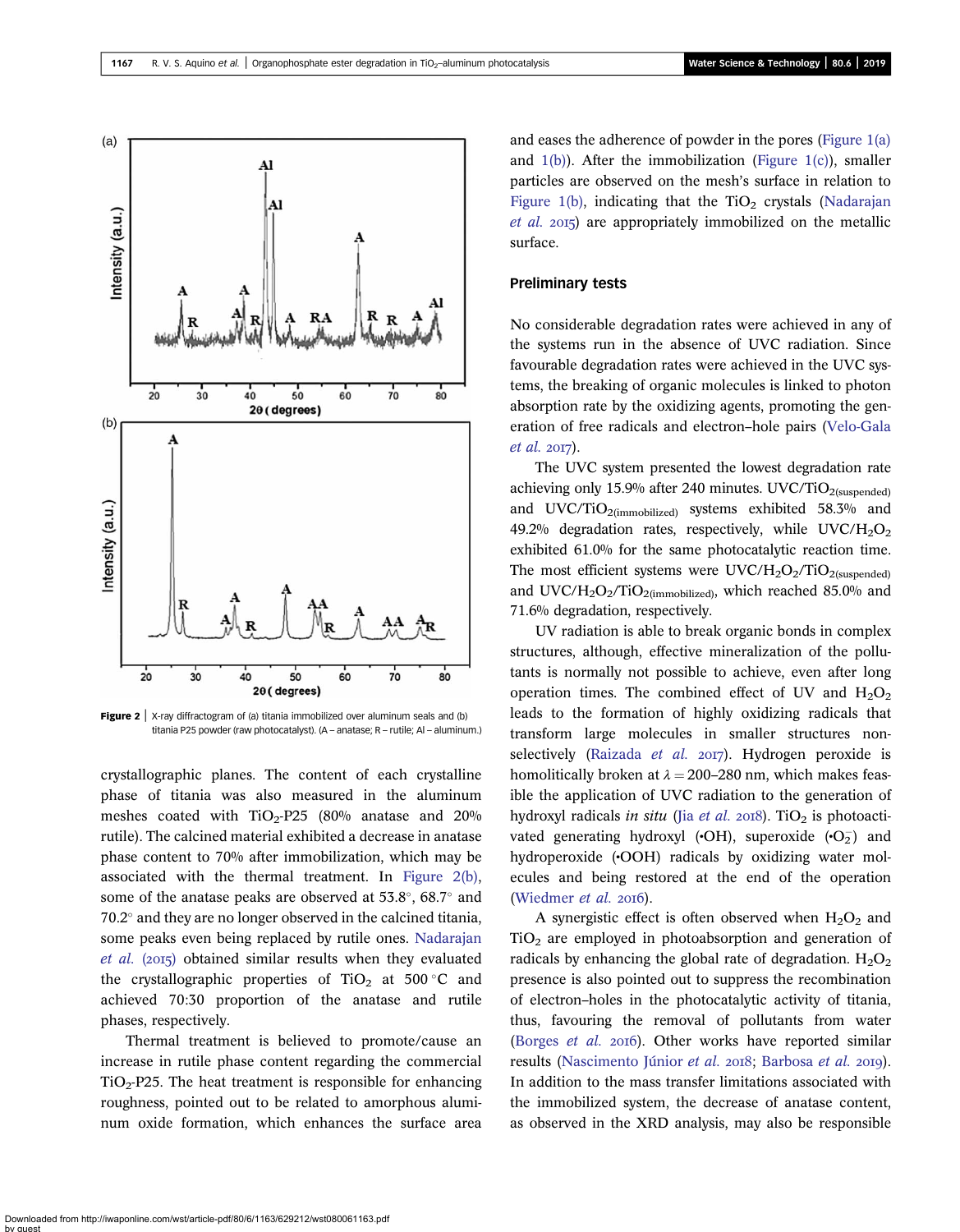for the lower efficiency of immobilized systems when compared with the usage of titania in suspension.

## Experimental planning design

The degradation results varied from 67.18% (in the experiment with the three negative levels) to 96.88% (with higher levels of time and titania concentration), although maximum degradation rates (100%) were attained only at the assay in which the three positive levels were employed  $([TiO<sub>2</sub>] = 666.7 \text{ mg} \cdot \text{L}^{-1}; [H<sub>2</sub>O<sub>2</sub>] = 8.20 \text{ mmol} \cdot \text{L}^{-1}; \text{ time} =$ 240 min). The central point was carried out in triplicate and exhibited around 85% degradation rates and the experimental pure error was estimated at 0.071, corroborating the reproducibility of the experiments.

The influence of the parameters and their interaction was investigated statistically. The Pareto chart for the statistical significance of the independent variables is exhibited in Figure 3.

According to the chart, all the independent variables and their interactions exhibited statistical significance. [Santos](#page-9-0)  $et$  al. (2018) and [Barbosa](#page-8-0)  $et$  al. (2019) obtained similar results in the degradation of emergent contaminants in heterogeneous photocatalytic systems. The individual independent variables and the interaction among the three proved to influence the degradation rate positively. Thus, the range of time and  $H_2O_2$  and  $TiO_2$  concentrations used to perform this study did not reach an excess and are directly proportional to the degradation rates due to a higher content of free radicals [\(Nascimento Júnior](#page-9-0) et al. 2018).

## Kinetic study of TBEP degradation

From the selected conditions in the experimental design  $(8.20 \text{ mmol} \cdot \text{L}^{-1} \text{ of H}_2\text{O}_2 \text{ and } 666.7 \text{ mg} \cdot \text{L}^{-1} \text{ of TiO}_2)$ , concentration profiles were built for the degradation of TBEP in  $UVC/H<sub>2</sub>O<sub>2</sub>/TiO<sub>2</sub>(subpension)$  and  $UVC/H<sub>2</sub>O<sub>2</sub>/TiO<sub>2</sub>(immobilized)$ ([Figure 4\)](#page-6-0).

As can be seen in [Figure 4,](#page-6-0) the UVC/H<sub>2</sub>O<sub>2</sub>/  $TiO<sub>2</sub>(suspension)$  and  $UVC/H<sub>2</sub>O<sub>2</sub>/TiO<sub>2</sub>(immobilized)$  systems reached removal rates of 97.45% and 71.26%, respectively, after 180 minutes. Complete degradation of TBEP was attained in the  $TiO<sub>2</sub>$ -suspended system in 240 minutes and in the  $TiO<sub>2</sub>$ -immobilized system in 360 minutes. The pseudo-first-order kinetic model is pointed out to fit the degradation data of organophosphate esters by AOP pro-cesses in other works ([Antonopoulou](#page-8-0) et al. 2016; [Sharma](#page-9-0) [et al.](#page-9-0) 2016) reporting the degradation of very diluted samples of the flame retardant.

The kinetic rate constants were estimated at  $k = 0.0129 \pm 1.0129$ 0.0009 min<sup>-1</sup> ( $R^2$  = 0.9716) and 0.0079 ± 0.0006 min<sup>-1</sup> ( $R^2$  = 0.9721) for the UVC/H<sub>2</sub>O<sub>2</sub>/TiO<sub>2(suspension)</sub> and UVC/H<sub>2</sub>O<sub>2</sub>/ TiO2(immobilized) systems, respectively, by the pseudo-firstorder model. As a consequence, the half-life reaction time was increased from 53.73 to 87.74 minutes from the  $TiO<sub>2</sub>$ -suspended to the  $TiO<sub>2</sub>$ -immobilized system. [Antonopolou](#page-8-0) *et al.* (2016) found similar results  $(k = 0.0141 \text{ min}^{-1})$  in the degradation of tris(1-chloro-2-propyl) phosphate in  $TiO<sub>2</sub>$ heterogeneous photocatalytic systems.

In the estimated residual distributions for the UVC/  $H_2O_2/TiO_{2(suspension)}$  and UVC/ $H_2O_2/TiO_{2(mmobilized)}$  results,



**Figure 3** Pareto chart for the  $2^3$  experimental design in UVC/H<sub>2</sub>O<sub>2</sub>/TiO<sub>2(suspension)</sub>.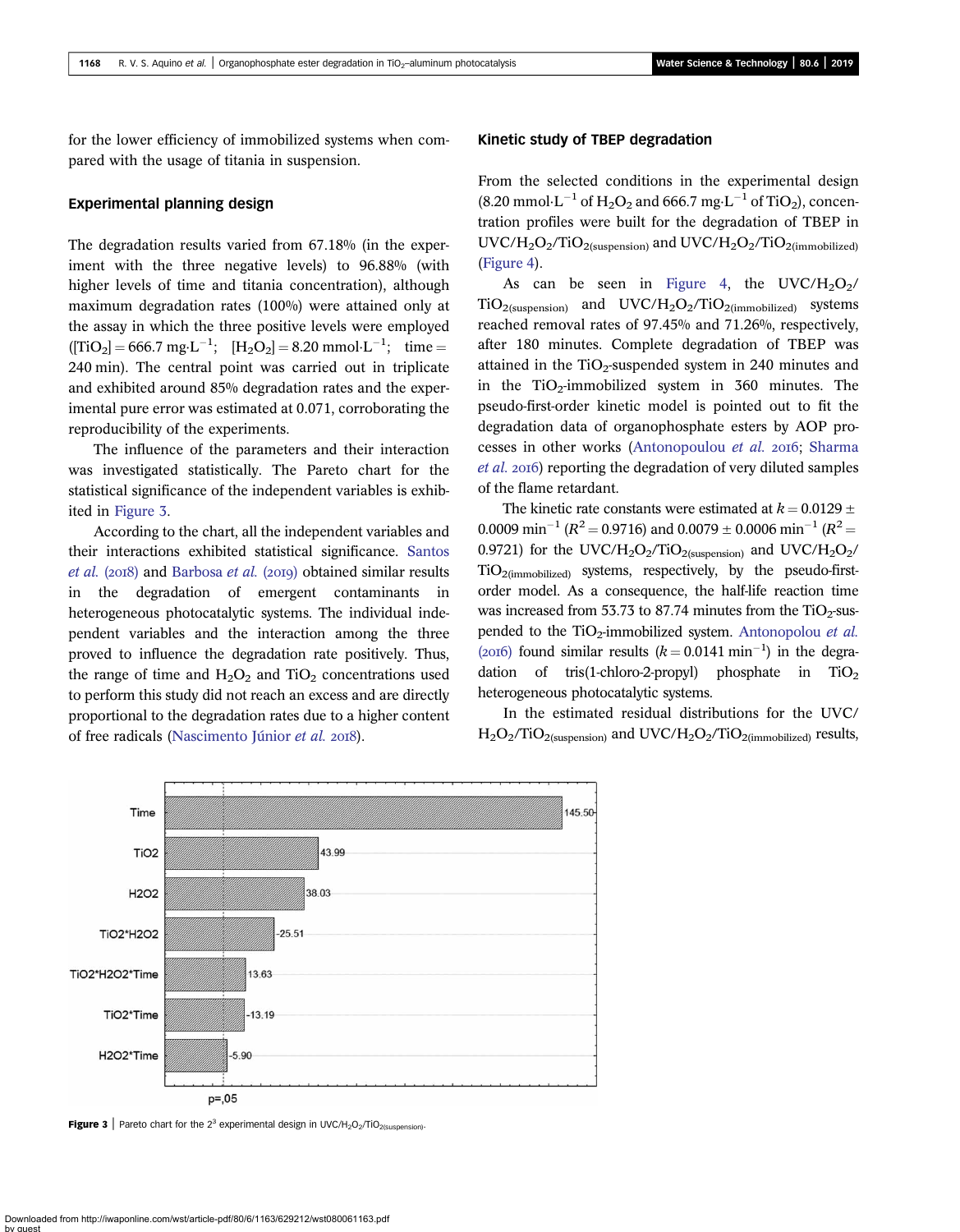<span id="page-6-0"></span>

**Figure 4** | Concentration profiles of TBEP degradation in UVC/H<sub>2</sub>O<sub>2</sub>/TiO<sub>2(suspension)</sub> and  $UVC/H_2O_2/TiO_{2(immobilized)}$ . [TiO<sub>2</sub>] = 666.7 mg·L<sup>-1</sup>, [H<sub>2</sub>O<sub>2</sub>] = 8.20 mmol·L<sup>-1</sup>.

variances of 0.0134 and 0.0177 were assessed, correspondingly. The low values of variance indicate a good fit of the model to the experimental data along with the  $R^2$  results, similarly to the work reported by [Barros Neto](#page-9-0)  $et$   $al.$  (2010).

The  $TiO<sub>2</sub>$ -suspended systems are, in general, able to achieve higher removal rates since they provide higher contact area between the catalyst, the radiation, and the water and pollutant molecules. In  $TiO<sub>2</sub>$ -immobilized systems, there is a reduction in the photon harvesting rates due to the lower surface area of titania and mass-transfer limitations regarding the  $TiO<sub>2</sub>$  suspension samples ([Rostami-](#page-9-0)[Vartooni](#page-9-0) et al. 2016). The same effect was observed by [Aquino](#page-8-0) et al. (2019) when the efficiency of titania was compared in suspension samples and immobilized over polyethylene terephthalate plates. However, the  $TiO<sub>2</sub>$ immobilized systems reduce costs in additional separation steps, which represent an economic advantage. Moreover, the use of a recyclable and low-cost material remodels the process to be more environmentally friendly.

The training of the ANN from the experimental data obtained is exhibited in [Figure 5](#page-7-0) for both the UVC/H<sub>2</sub>O<sub>2</sub>/  $TiO<sub>2</sub>(suspension)$  and  $UVC/H<sub>2</sub>O<sub>2</sub>/TiO<sub>2</sub>(immobilized)$  systems.

From [Figure 5\(a\)](#page-7-0) and [5\(b\),](#page-7-0) the input layers (normalized from  $-1$  to 1) can be seen that represent degradation times and are linked to the output ones, where concentration is calculated at time t (also normalized from  $-1$  to 1). The network multiplies the input values by their respective weights (numbered on the lines that are linked to the neurons), summed to the bias (numbered on the neurons), computed by the sigmoidal activation function between  $-1$  and 1 and finally multiplied by the weights to provide a numeric response.

The pseudocode for the UVC/H<sub>2</sub>O<sub>2</sub>/TiO<sub>2(suspension)</sub> is displayed below:

//Input normalization  $Input = 2*(Input)/360 - 1;$ //Computation

Output =  $2.283514*(2/(1 + \exp(-1)(2.252896)(2/(1 +$  $exp(-1*(-1.872869*Input - 2.2727)) - 1) - 1.136663*(2/$  $(1 + \exp(-1*(0.2178829*Input - 1.568911))) - 1) +$  $(0.5732782)) - 1);$ //Output denormalization

Output =  $0.499*$ Output +  $0.501$ :

For the UVC/H<sub>2</sub>O<sub>2</sub>/TiO<sub>2(immobilized)</sub> system the pseudocode is as follows:

//Input normalization

Input  $= 2*$ Input/360  $- 1;$ 

//Computation

Output =  $2.848087*(2/(1 + \exp(-1*(0.3007855*(2/(1 +$  $exp(-1*(0.6244544*Input - 1.322824)) - 1) - 1.500366*$  $(2/(1 + \exp(-1)/(2.905448) \cdot \ln \pi) + 2.782597)) - 1) +$  $(0.8577532)) - 1$ ;

//Output denormalization

Output  $= 0.5^*$ Output  $+ 0.5$ ;

From [Figure 5\(c\),](#page-7-0) it is possible to conclude that the ANN models provided a satisfactory fitting to the experiments. The average error was estimated at 0.0199 for the  $TiO<sub>2</sub>$ -suspended system and 0.0138 for the TiO<sub>2</sub>-immobilized system and  $R^2$ values were estimated at 0.988 and 0.994 for both systems, respectively. Both correlation coefficients are presented to be superior than that obtained by the fitting to the pseudofirst-order kinetic model. Thus, the ANN model is able to predict the degradation rates at a range of conditions with lower deviation than the previous model.

## Reuse of aluminum meshes

To evaluate the reuse capacity of the  $TiO<sub>2</sub>$ -aluminum meshes, cycles of degradation were performed in the same conditions as the kinetic study. In the first three cycles, 100% of TBEP was attained in 360 minutes indicating no significant loss of photocatalytic activity. In the fourth and fifth cycles, TBEP degradation rates reached 99.8% and 98.7% respectively, demonstrating a slight decrease in the activity of the meshes. These results may be associated with the adsorption of byproducts of the degradation on the surface of the titania, occupying active sites and hindering photon absorption [\(Bel Hadjltaief](#page-9-0) et al. 2016). However, the use of  $TiO<sub>2</sub>$ –aluminum meshes presents itself as a feasible alternative for reuse in scale-up application since the decrease in photocatalytic activity is minor after five cycles.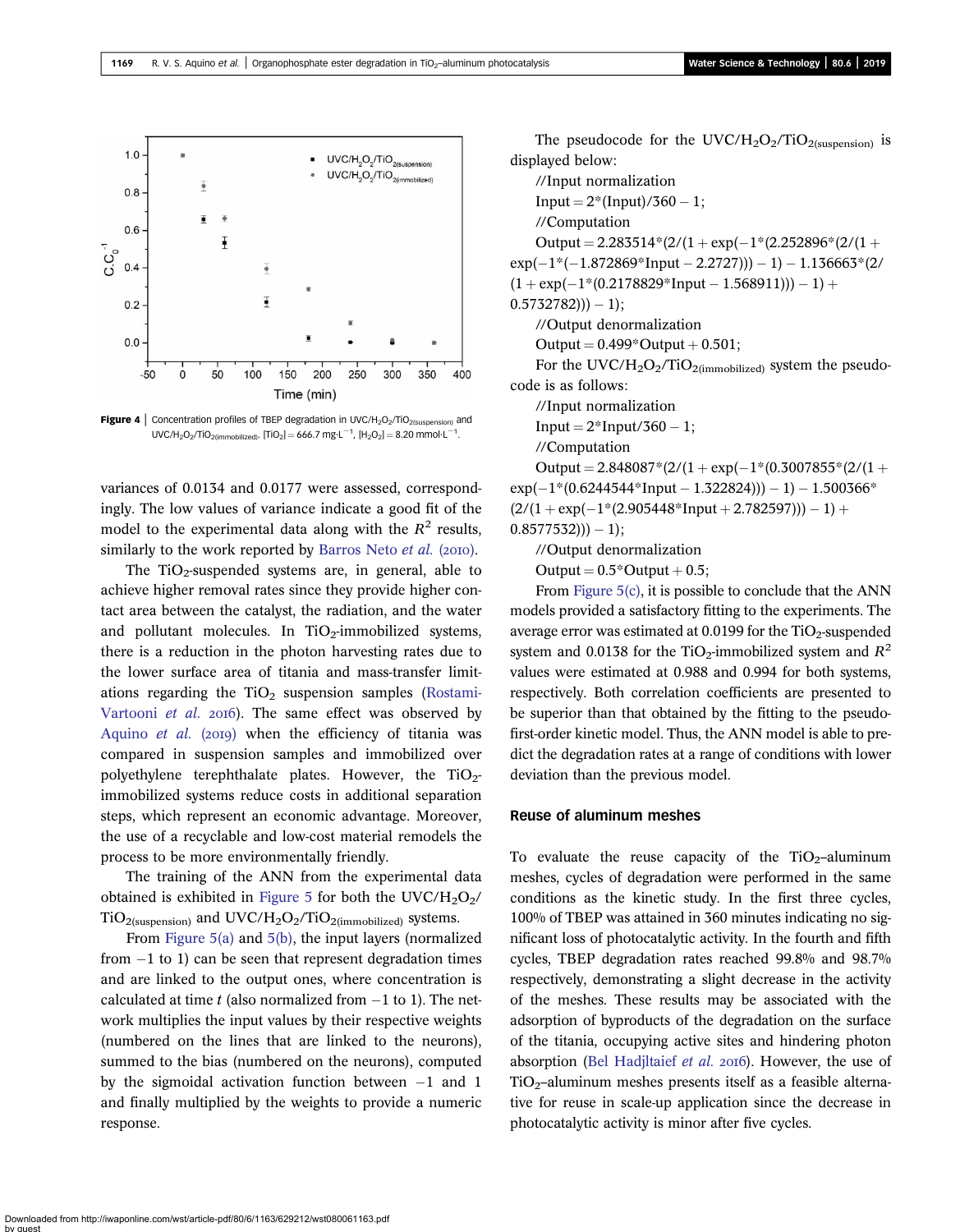<span id="page-7-0"></span>

Figure 5 | ANNs applied to the degradation data of TBEP in (a) UVC/H<sub>2</sub>O<sub>2</sub>/TiO<sub>2(suspension)</sub>, (b) UVC/H<sub>2</sub>O<sub>2</sub>/TiO<sub>2(immobilized) systems and (c) fitting to the experimental data of both systems</sub> (1: UVC/H<sub>2</sub>O<sub>2</sub>/TiO<sub>2(suspension)</sub> and 2: UVC/H<sub>2</sub>O<sub>2</sub>/TiO<sub>2(immobilized)</sub>).

#### Toxicity bioassays and water quality parameters

From the phytotoxicity assay,  $IC_{50}$  was estimated for raw and treated TBP samples in the  $UVC/H_2O_2/TiO_{2(suspension)}$ and  $UVC/H_2O_2/TiO_{2(immobilized)}$  systems. The germination and root growth rates, RGI and  $IC_{50}$  are exhibited in [Table 1.](#page-8-0) The root growth and RGI were calculated based on TBEP samples at a concentration of 1.0 mg $\cdot L^{-1}$ .

Since germination rates were higher than 90% in the negative control, the phytotoxicity assay was considered valid [\(Utzig](#page-9-0) et al. 2019). From [Table 1,](#page-8-0) it is possible to conclude that both photocatalytic treatments led to lower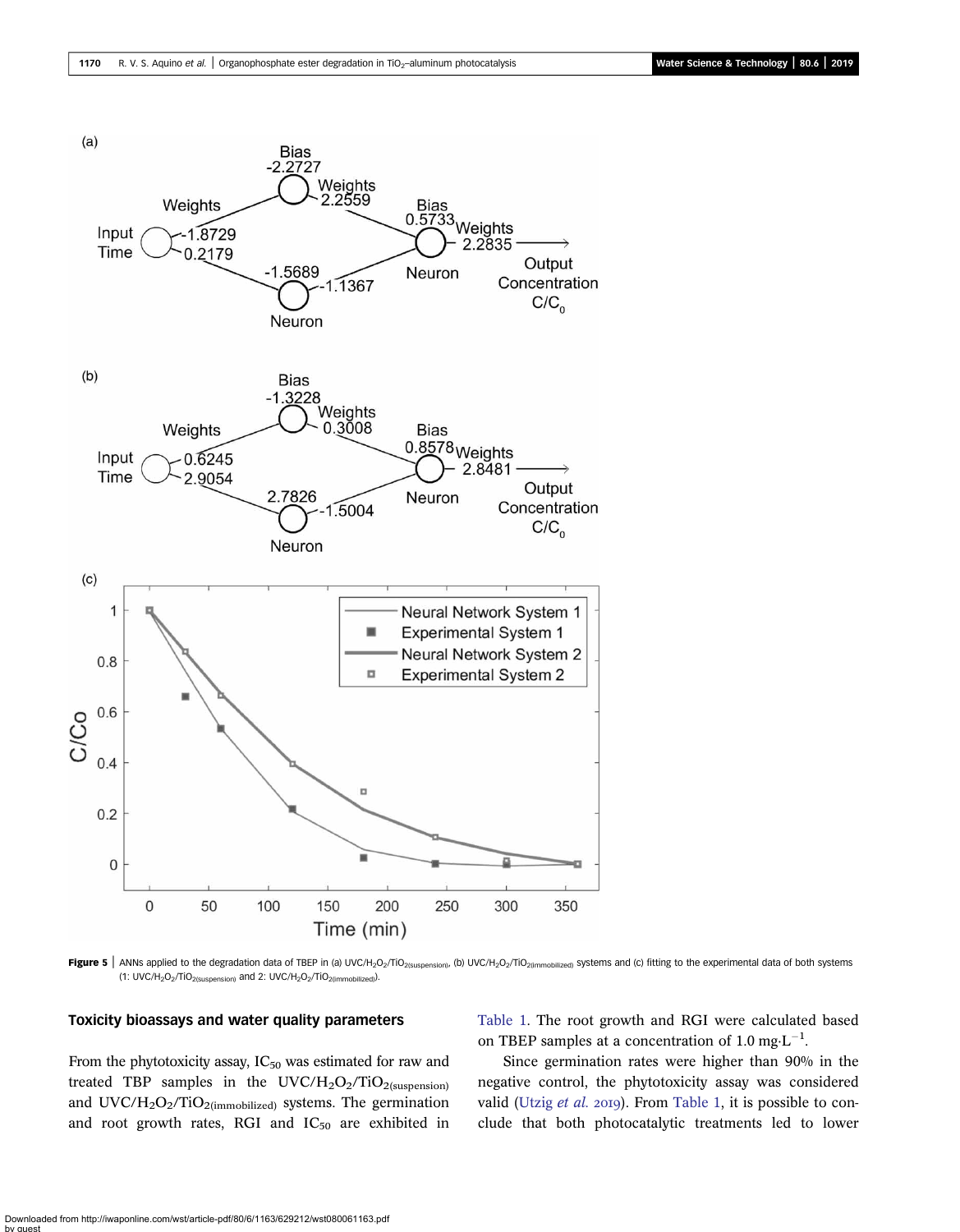<span id="page-8-0"></span>Table 1 | Phytotoxicity parameters for the raw and treated TBEP samples by AOP systems with Lactuca sativa seeds

| <b>Sample</b>                                  | Germination<br>rate $(\%)$ | Average root growth<br>(c <sub>m</sub> ) | <b>RGI</b> | $IC_{50}$<br>$(mg·L^{-1})$ |
|------------------------------------------------|----------------------------|------------------------------------------|------------|----------------------------|
| Raw TBEP <sup>a</sup>                          | 90                         | $1.6 + 0.3$                              | 0.69       | $0.8 + 0.1$                |
| $UVC/H2O2$ /<br>TiO <sub>2</sub> (suspension)  | 97                         | $2.1 + 0.2$                              |            | $0.91 \quad 1.2 \pm 0.3$   |
| $UVC/H2O2$ /<br>TiO <sub>2</sub> (immobilized) | 95                         | $1.9 + 0.1$                              |            | $0.82 \quad 1.0 \pm 0.3$   |
| Negative control <sup>b</sup>                  | 100                        | $2.3 + 0.3$                              |            |                            |
| Positive control <sup>c</sup>                  | 0                          |                                          |            |                            |

 $\mathrm{aT}$ BEP (1.0 mg·L $^{-1}$ ).

<sup>b</sup>Distilled water.

 ${}^{c}$ Hg<sub>2</sub>SO<sub>4</sub> (0.5 mmol·L<sup>-1</sup>).

Table 2 | Water quality parameters for the raw and treated TBEP samples by AOP systems

| Sample                                         | $COD$ (mg $\cdot L^{-1}$ ) | DН   | Conductivity ( $\mu$ S $\cdot$ cm <sup>-1</sup> ) |
|------------------------------------------------|----------------------------|------|---------------------------------------------------|
| Raw TBEP                                       | 28.07                      | 7.11 | 3.73                                              |
| $UVC/H2O2$ /<br>TiO <sub>2</sub> (suspension)  | 5.52                       | 6.62 | 7.56                                              |
| $UVC/H2O2$ /<br>TiO <sub>2</sub> (immobilized) | 9.64                       | 6.11 | 6.89                                              |

acute phytotoxicity levels of the TBEP samples since RGI was considerably magnified. According to the RGI results, lettuce radicles did not demonstrate growth inhibition by the treatment (RGI values  $> 0.8$ ) while the raw sample demonstrated the existence of inhibitory effects (RGI < 0.8). The  $IC_{50}$  index corroborates that byproducts of TBEP photocatalytic removal were not more toxic than the parent compound. A slight increase in its value for both treatment systems indicates the inhibition concentration to 50% of the organisms was higher after treatment. The positive control did not present a considerable germination rate, as expected, and a growth was noticed of 0.3 cm for the UVC/ $H_2O_2/TiO_{2(mmobilized)}$  and 0.5 cm for the UVC/  $H<sub>2</sub>O<sub>2</sub>/TiO<sub>2</sub>(suspension)$  system.

Table 2 displays the water quality parameters determined for raw and treated samples after 240 minutes of operation in the  $UVC/H_2O_2/TiO_{2(suspension)}$  and  $UVC/H_2$  $H<sub>2</sub>O<sub>2</sub>/TiO<sub>2</sub>(immobilized)$  systems.

COD values decreased around 80.3% and 65.6% in the AOP systems. The slight decrease in pH after the treatments may be associated with the formation of carbonic acid, often reported in AOP operation ([Rayaroth](#page-9-0) et al. 2015). Conductivity is also associated with the byproducts of the degradation since inorganic ions are expected to be formed (Aquino *et al.* 2019). In the case of TBEP mineralization, phosphate anions are expected to remain in the samples after the treatment.

## **CONCLUSIONS**

In conclusion, high rates of degradation were achieved in  $UVC/H<sub>2</sub>O<sub>2</sub>/TiO<sub>2</sub>$  systems employing either suspended or immobilized titania powder for 360 minutes of operation (100% and 98.7%, respectively), even after five cycles for the immobilized titania treatment. From pseudo-first-order kinetic fitting, 0.0129 and 0.0079  $min^{-1}$  were achieved as rate constants for titania in suspension and  $TiO<sub>2</sub>$ –aluminum mesh AOP systems, respectively. ANN was demonstrated to be a feasible method to describe the experimental data of TBEP degradation. Acute toxicity of the degradation byproducts was demonstrated to be lower for treated samples when compared with raw TBEP solution and along with water quality analyses made  $TiO<sub>2</sub>$ -aluminum meshes a suitable alternative in the treatment of emergent contaminants to minimize operation costs, besides being environmentally friendly.

## **REFERENCES**

- Antonopoulou, M., Karagianni, P. & Konstantinou, I. K. 2016 [Kinetic](http://dx.doi.org/10.1016/j.apcatb.2016.03.039) [and mechanistic study of photocatalytic degradation of flame](http://dx.doi.org/10.1016/j.apcatb.2016.03.039) [retardant tris \(1-chloro-2-propyl\) phosphate \(TCPP\).](http://dx.doi.org/10.1016/j.apcatb.2016.03.039) Applied Catalysis B, Environmental 192, 152–160. 10.1016/j.apcatb. 2016.03.039.
- APHA 2012 Standard Methods for the Examination of Water and Wastewater, 22nd edn. American Public Health Association, American Water Works Association, Water Environment Federation, Washington, DC, USA.
- Aquino, R. V. S., Barbosa, A. A., Ribeiro, L. B., Oliveira, A. F. B., Silva, J. P., Azoubel, P. M. & Rocha, O. R. S. [Degradation of leaf green food dye by heterogeneous](http://dx.doi.org/10.1007/s11696-019-00804-y) photocatalysis with  $TiO<sub>2</sub>$  [over a polyethylene terephthalate](http://dx.doi.org/10.1007/s11696-019-00804-y) [plate.](http://dx.doi.org/10.1007/s11696-019-00804-y) Chemical Papers 73 (10), 2501–2512. https://doi.org/ 10.1007/s11696-019-00804-y.
- Ayieko, C. O., Musembi, R. J., Ogacho, A. A., Aduda, B. O., Muthoka, B. M. & Jain, P. K. 2015 [Controlled texturing of](http://dx.doi.org/10.4236/ampc.2015.511046) [aluminum sheet for solar energy applications.](http://dx.doi.org/10.4236/ampc.2015.511046) Advances in Materials Physics and Chemistry 5, 458–466. http://dx.doi. org/10.4236/ampc.2015.511046.
- Barbosa, A. A., de Aquino, R. V. S., Oliveira, A. F. B., Dantas, R. F., Silva, J. P., Duarte, M. M. M. B. & Rocha, O. R. S. [Development of a new photocatalytic reactor built from](http://dx.doi.org/10.5004/dwt.2019.23905) [recyclable material for the treatment of textile industry](http://dx.doi.org/10.5004/dwt.2019.23905) [effluents](http://dx.doi.org/10.5004/dwt.2019.23905). Desalination and Water Treatment 151, 82–92. https://doi.org/10.5004/dwt.2019.23905.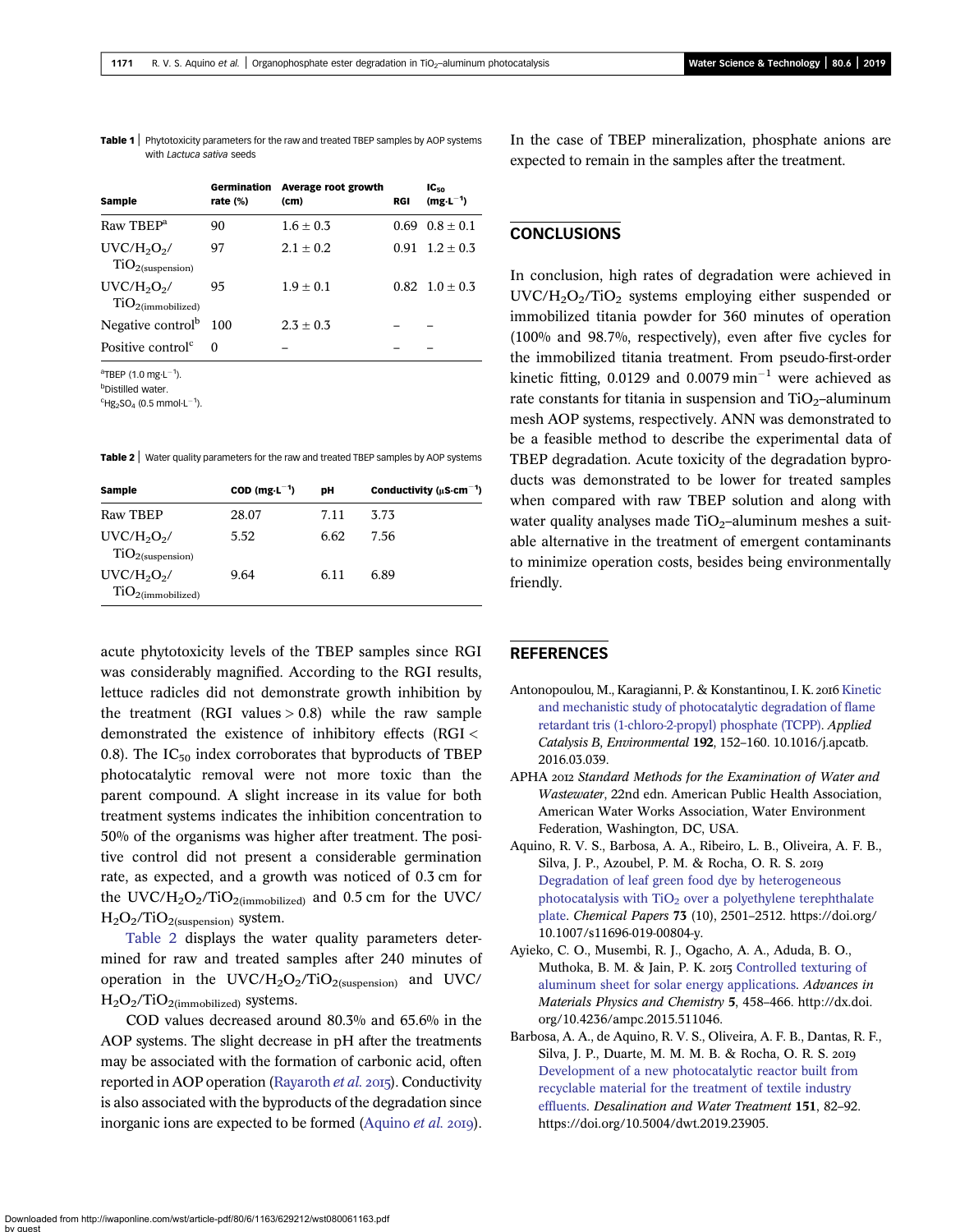- <span id="page-9-0"></span>Barros Neto, B., Scarminio, I. S. & Bruns, R. E. 2010 Como Fazer Experimentos: Pesquisa e Desenvolvimento na Ciência e na Indústria (How to Do Experiments: Research and Development in Science and Industry), 4th edn. Editora da Unicamp, Campinas, Brazil.
- Bayarri, B., Abellán, M. N., Giménez, J. & Esplugas, S. 2007 [Study](http://dx.doi.org/10.1016/j.cattod.2007.08.006) [of the wavelength effect in the photolysis and heterogeneous](http://dx.doi.org/10.1016/j.cattod.2007.08.006) [photocatalysis](http://dx.doi.org/10.1016/j.cattod.2007.08.006). Catalysis Today 129, 231–239. https://doi. org/10.1016/j.cattod.2007.08.006.
- Bel Hadjltaief, H., Ben Zina, M., Galvez, M. E. & Da Costa, P. [Photocatalytic degradation of methyl green dye in aqueous](http://dx.doi.org/10.1016/j.jphotochem.2015.09.008) [solution over natural clay-supported ZnO](http://dx.doi.org/10.1016/j.jphotochem.2015.09.008)-TiO<sub>2</sub> [catalysts](http://dx.doi.org/10.1016/j.jphotochem.2015.09.008). Journal of Photochemistry and Photobiology A: Chemistry 315, 25–33. http://dx.doi.org/10.1016/j.jphotochem.2015.09.008.
- Borges, S. S., Xavier, L. P. S., Silva, A. C. & Aquino, S. F. Immobilized titanium dioxide  $(TiO<sub>2</sub>)$  in different support [materials to use in heterogeneous photocatalysis.](http://dx.doi.org/10.5935/0100-4042.20160106) Química Nova 39, 836–844.
- Charamba, L. V. C., Santana, R.M. R., Nascimento, G. E., Charamba, B. V. C., Moura, M. C., Coelho, L. C. B. B., Oliveira, J. G. C., Duarte, M. M. M. B. & Napoleão, D. C. 2018 [Application of the](http://dx.doi.org/10.2166/wst.2018.391) [advanced oxidative process on the degradation of the green leaf](http://dx.doi.org/10.2166/wst.2018.391) [and purple açaí food dyes with kinetic monitoring and artificial](http://dx.doi.org/10.2166/wst.2018.391) [neural network modelling.](http://dx.doi.org/10.2166/wst.2018.391) Water Science and Technology 78 (5), 1094–1103.
- Göb, S., Oliveros, E., Bossmann, S. H., Braun, A. M., Guardani, R. & Nascimento, C. A. O. 1999 [Modeling the kinetics of a](http://dx.doi.org/10.1016/S0255-2701(99)00028-8) [photochemical water treatment process by means of artificial](http://dx.doi.org/10.1016/S0255-2701(99)00028-8) [neural networks](http://dx.doi.org/10.1016/S0255-2701(99)00028-8). Chemical Engineering and Processing: Process Intensification 38, 373–382. https://doi.org/10.1016/ S0255-2701(99)00028-8.
- Greaves, A. K., Letcher, R. J., Chen, D., McGoldrick, D. J., Gauthier, L. T. & Backus, S. M. 2016 [Retrospective analysis of](http://dx.doi.org/10.1016/j.envres.2016.06.006) [organophosphate flame retardants in herring gull eggs and](http://dx.doi.org/10.1016/j.envres.2016.06.006) [relation to the aquatic food web in the Laurentian Great](http://dx.doi.org/10.1016/j.envres.2016.06.006) [Lakes of North America](http://dx.doi.org/10.1016/j.envres.2016.06.006). Environmental Research 150, 255–263. http://dx.doi.org/10.1016/j.envres.2016.06.006.
- Huang, K., Grumezescu, A. M., Chang, C., Yang, C. & Wang, C.  $2014$  Immobilization and stabilization of TiO<sub>2</sub> nanoparticles in alkaline-solidificated chitosan spheres without crosslinking agent. International Journal of Latest Research in Science and Technology **3** (2), 174–178.
- Jia, P., Zhou, Y., Zhang, X., Zhang, Y. & Dai, R. [Cyanobacterium removal and control of algal organic matter](http://dx.doi.org/10.1016/j.watres.2017.12.020) (AOM) release by  $UV/H<sub>2</sub>O<sub>2</sub>$  [pre-oxidation enhanced Fe\(II\)](http://dx.doi.org/10.1016/j.watres.2017.12.020) [coagulation](http://dx.doi.org/10.1016/j.watres.2017.12.020). Water Research 131, 122–130. https://doi.org/ 10.1016/j.watres.2017.12.020.
- Nadarajan, R., Bakar, W. A. W. A. & Ali, R. 2015 [Effect of calcination](http://dx.doi.org/10.4028/www.scientific.net/AMR.1107.73) [temperature on metal oxides and their photocatalytic activity.](http://dx.doi.org/10.4028/www.scientific.net/AMR.1107.73) Advanced Materials Research 1107, 73–78.
- Nascimento Júnior, W. J. D., da Rocha, O. R. S., Dantas, R. F., da Silva, J. P. & Barbosa, A. A. 2018 [Kinetic study of food dyes](http://dx.doi.org/10.5004/dwt.2018.21841) [removal from aqueous solutions by solar heterogeneous](http://dx.doi.org/10.5004/dwt.2018.21841) [photocatalysis with artificial neural networks and phytotoxicity](http://dx.doi.org/10.5004/dwt.2018.21841) [assessment](http://dx.doi.org/10.5004/dwt.2018.21841). Desalination and Water Treatment 104, 304–314.
- Nasirian, M., Bustillo-Lecompte, C. F. & Mehrvar, M. Photocatalytic efficiency of  $Fe<sub>2</sub>O<sub>3</sub>/TiO<sub>2</sub>$  [for the degradation](http://dx.doi.org/10.1016/j.jenvman.2017.03.030)

[of typical dyes in textile industries: effects of calcination](http://dx.doi.org/10.1016/j.jenvman.2017.03.030) [temperature and UV-assisted thermal synthesis](http://dx.doi.org/10.1016/j.jenvman.2017.03.030). Journal of Environmental Management 196, 487–498. http://dx.doi.org/ 10.1016/j.jenvman.2017.03.030.

- Raizada, P., Shandilya, P., Singh, P. & Thakur, P. 2017 [Solar light](http://dx.doi.org/10.1016/j.jtusci.2016.06.004)[facilitated oxytetracycline removal from the aqueous phase](http://dx.doi.org/10.1016/j.jtusci.2016.06.004) utilizing a  $H_2O_2/ZnWO_4/CaO$  catalytic system. Journal of Taibah University for Science 11 (5), 689–699. http://dx.doi. org/10.1016/j.jtusci.2016.06.004.
- Rayaroth, M. P., Aravind, U. K. & Aravindakumar, C. T. [Sonochemical degradation of Coomassie Brilliant Blue:](http://dx.doi.org/10.1016/j.chemosphere.2014.08.037) [effect of frequency, power density, pH and various additives](http://dx.doi.org/10.1016/j.chemosphere.2014.08.037). Chemosphere 119, 848–855. http://dx.doi.org/10.1016/j. chemosphere.2014.08.037.
- Rostami-Vartooni, A., Nasrollahzadeh, M., Salavati-Niasari, M. & Atarod, M. 2016 [Photocatalytic degradation of azo dyes by](http://dx.doi.org/10.1016/j.jallcom.2016.07.253) [titanium dioxide supported silver nanoparticles prepared by a](http://dx.doi.org/10.1016/j.jallcom.2016.07.253) green method using [Carpobrotus acinaciformis](http://dx.doi.org/10.1016/j.jallcom.2016.07.253) extract. Journal of Alloys and Compounds 689, 15–20. http://dx.doi. org/10.1016/j.jallcom.2016.07.253.
- Santos, M. M. M., Duarte, M. M. M. B., Nascimento, G. E., Souza, N. B. G. & Rocha, O. R. S. 2018 Use of  $TiO<sub>2</sub>$  [photocatalyst](http://dx.doi.org/10.1080/09593330.2017.1423396) [supported on residues of polystyrene packaging and its](http://dx.doi.org/10.1080/09593330.2017.1423396) [applicability on the removal of food dyes](http://dx.doi.org/10.1080/09593330.2017.1423396). Environmental Technology 40 (12), 1494–1507. https://doi.org/10.1080/ 09593330.2017.1423396.
- Sharma, A. K., Tiwari, R. K. & Gaur, M. S. [Nanophotocatalytic UV degradation system for](http://dx.doi.org/10.1016/j.arabjc.2012.04.044) [organophosphorus pesticides in water samples and analysis](http://dx.doi.org/10.1016/j.arabjc.2012.04.044) [by Kubista model.](http://dx.doi.org/10.1016/j.arabjc.2012.04.044) Arabian Journal of Chemistry 9, S1755–S1764. http://dx.doi.org/10.1016/j.arabjc.2012.04. 044.
- Utzig, L. M., Lima, R. M., Gomes, M. F., Ramsdorf, W. A., Martins, L. R. R., Liz, M. V. & Freitas, A. M. 2019 [Ecotoxicity response](http://dx.doi.org/10.1016/j.ecoenv.2018.11.003) [of chlorpyrifos in](http://dx.doi.org/10.1016/j.ecoenv.2018.11.003) Aedes aegypti larvae and Lactuca sativa seeds after  $UV/H_2O_2$  [and UVC oxidation](http://dx.doi.org/10.1016/j.ecoenv.2018.11.003). Ecotoxicology and Environmental Safety 169, 449–456. https://doi.org/10.1016/ j.ecoenv.2018.11.003.
- Velo-Gala, I., Pirán-Montaño, J. A., Rivera-Utrilla, J., Sánchez-Polo, M. & Mota, A. J. 2017 [Advanced oxidation processes based on](http://dx.doi.org/10.1016/j.cej.2017.04.102) [the use of UVC and simulated solar radiation to remove the](http://dx.doi.org/10.1016/j.cej.2017.04.102) [antibiotic tinidazole from water](http://dx.doi.org/10.1016/j.cej.2017.04.102). Chemical Engineering Journal 323, 605–617. http://dx.doi.org/10.1016/j.cej.2017.04.102.
- Veréb, G., Ambrus, Z., Pap, Z., Mogyorósi, K., Dombi, A. & Hernádi, K. 2014 [Immobilization of crystallized](http://dx.doi.org/10.1007/s11144-014-0734-y) [photocatalysts on ceramic paper by titanium\(IV\) ethoxide](http://dx.doi.org/10.1007/s11144-014-0734-y) [and photocatalytic decomposition of phenol.](http://dx.doi.org/10.1007/s11144-014-0734-y) Reaction Kinetics, Mechanisms and Catalysis 113, 293–303. https:// doi.org/10.1007/s11144-014-0734-y.
- Verran, G. O., Kurzawa, U. & Pescador, W. A. 2005 Reciclagem de latas de alumínio visando melhor rendimento e qualidade metalúrgica no alumínio obtido (Recycling of aluminum cans aiming at better efficiency and metallurgical quality in the obtained aluminum). Revista Matéria 10 (1), 72–79.
- Vykoukalová, M., Venier, M., Vojta, Š., Melymuk, L., Bečanová, J., Romanak, K., Prokeš, R., Okeme, J. O., Saini, A., Diamond, M. L. & Klánová, J. 2017 [Organophosphate esters flame](http://dx.doi.org/10.1016/j.envint.2017.05.020)